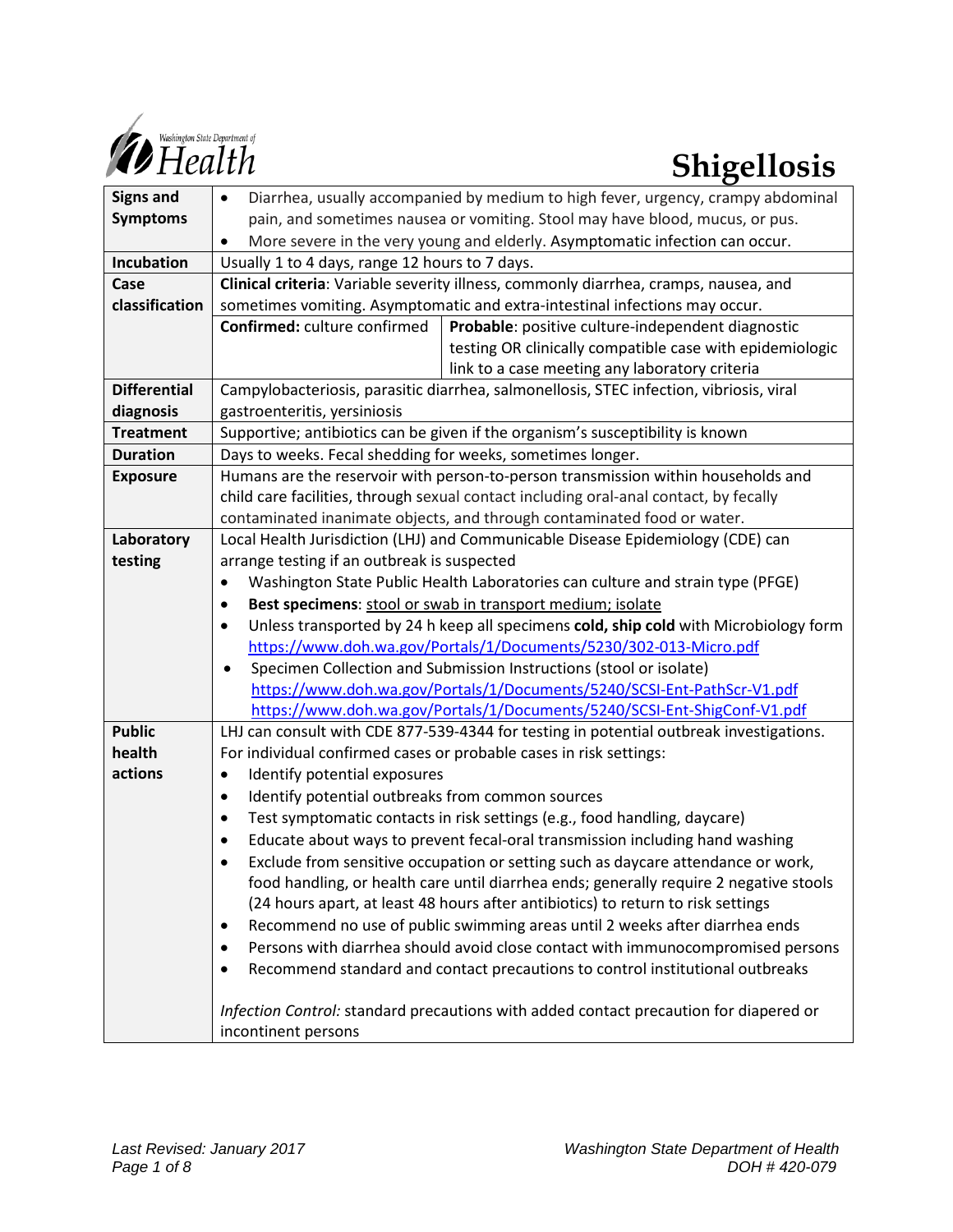# **Shigellosis**

# **1. DISEASE REPORTING**

#### **A. Purpose of Reporting and Surveillance**

- 1. To prevent further transmission from cases.
- 2. To identify outbreaks and potential sources of ongoing transmission.
- 3. To prevent further transmission from such sources.

#### **B. Legal Reporting Requirements**

- 1. Health care providers: notifiable to local health jurisdiction within 24 hours.
- 2. Health care facilities: notifiable to local health jurisdiction within 24 hours.
- 3. Laboratories: *Shigella* species notifiable to local health jurisdiction within 24 hours; specimen submission required – culture (2 business days).
- 4. Local health jurisdiction: notifiable to Washington State Department of Health (DOH) Office of Communicable Disease Epidemiology (CDE) within 7 days of case investigation completion or summary information required within 21 days.

#### **C. Local Health Jurisdiction Investigation Responsibilities**

- 1. Perform case investigations for all confirmed cases, and for probable cases who work in sensitive occupations. Investigations for other probable cases depend on availability of resources.
- 2. Assess whether patient works in a sensitive occupation or attends childcare upon receipt of case report. Perform case investigation within one business day.
- 3. Administer appropriate infection control recommendations (see Section 5A).
- 4. Ensure that labs forward the first isolate from each patient to the Public Health Laboratories (PHL) for speciation and sub-typing.
- 5. Complete the shigellosis [case report form](https://www.doh.wa.gov/Portals/1/Documents/5100/210-047-ReportForm-Shigellosis.pdf) and enter the data into the Washington Disease Reporting System (WDRS).

# **2. THE DISEASE AND ITS EPIDEMIOLOGY**

#### **A. Etiologic Agent**

*Shigella* are Gram-negative bacteria with four species: *S. sonnei* (Group D), *S. flexneri*  (Group B), *S. dysenteriae* (group A), and *S. boydii* (Group C). Species are further subdivided into multiple serotypes. *S. sonnei* is the most common type reported in Washington. *S. flexneri* has been seen primarily in persons who have come or returned from developing countries; or who have had contact with such individuals. *S. dysenteriae* and *S. boydii* infections are rare in Washington.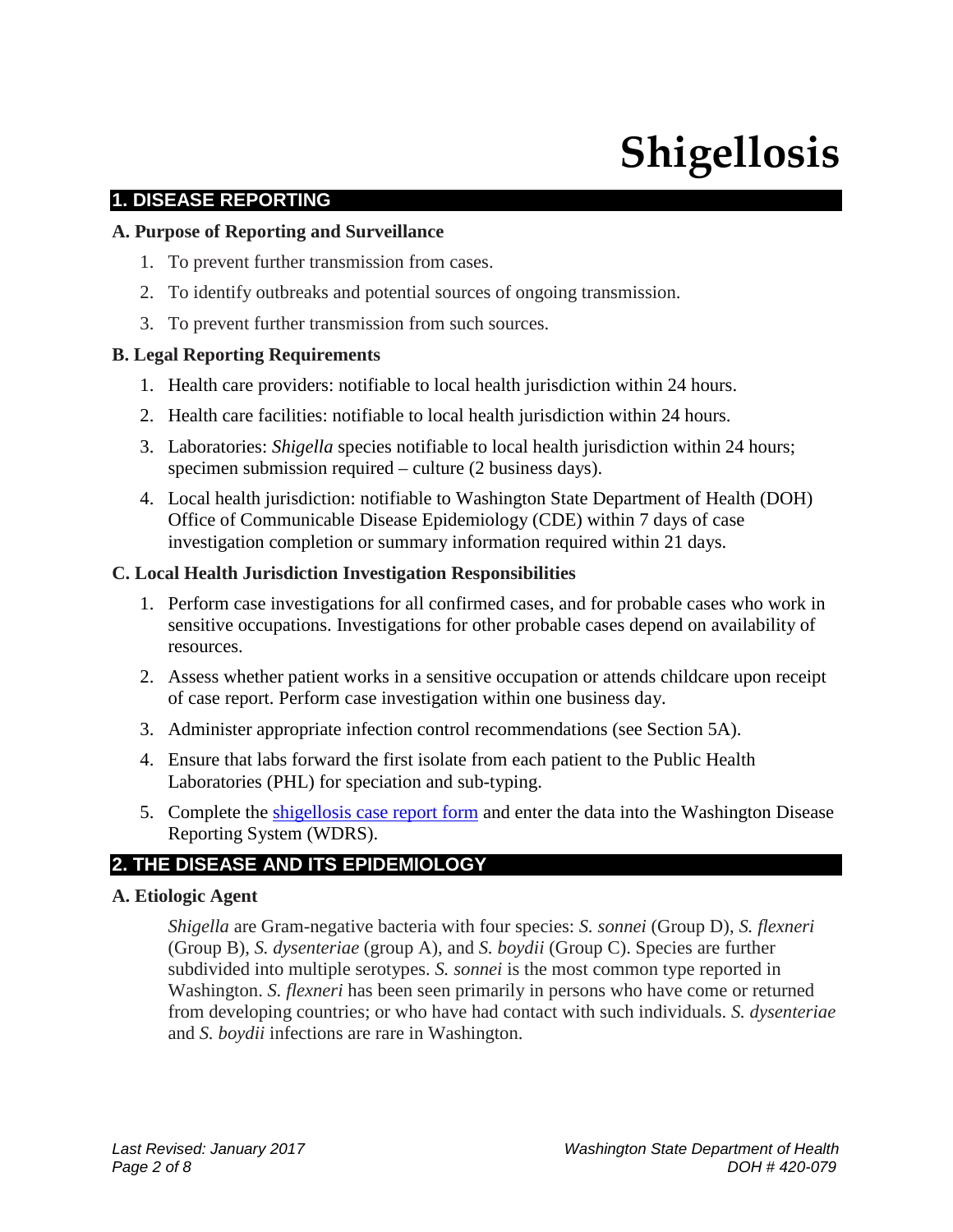# **B. Description of Illness**

Shigellosis is characterized by acute onset of diarrhea, usually accompanied by moderate to high fever and crampy abdominal pain, and sometimes nausea or vomiting. Illness is usually self-limited, lasting 3–10 days. Asymptomatic carriage lasting weeks or months may occur, although less often than with salmonellosis. Diarrhea is often marked by blood, mucus, or pus in the stools. Infections can be severe, particularly in young children and the elderly. Mild and asymptomatic infections also occur.

# **C. Shigellosis in Washington State**

DOH has received between 115 and 185 reports of shigellosis per year in recent years, with no deaths reported.

# **D. Reservoirs**

Infected humans are the reservoir, with rare infections of non-human primates.

# **E. Modes of Transmission**

Transmission is fecal-oral with a very small infectious dose; as few as 10–100 organisms may be sufficient. Common means of transmission include:

- 1. Person-to-person transmission within households and child care facilities or to other close contacts whenever hand washing after defecation is inadequate. Care givers are also at risk of infection if there is fecal contamination of hands.
- 2. Sexual contact, including oral-anal contact.
- 3. Fecally contaminated inanimate objects (fomites).
- 4. Food that is contaminated during harvest, transportation, preparation, or serving, particularly food served without cooking (e.g., lettuce, cold sandwiches).
- 5. Contaminated and inadequately treated drinking water.
- 6. Ingestion of contaminated and untreated recreational water.

# **F. Incubation Period**

1–4 days, rarely as short as 12 hours or as long as 7 days.

# **G. Period of Communicability**

Patients are communicable as long as organisms are excreted in feces, typically 1–4 weeks after onset. Rarely, individuals can remain carriers for several months. The period of excretion is usually shortened by appropriate antibiotic therapy.

# **H. Treatment**

Fluid and electrolyte replacement (oral or IV) is the mainstay of treatment for patients with shigellosis. Persons with mild infections usually recover quickly without antibiotic treatment. Antibiotics to which the isolated strain is susceptible will shorten the duration of illness and period of communicability. Anti-motility agents are contraindicated, as they may prolong the illness.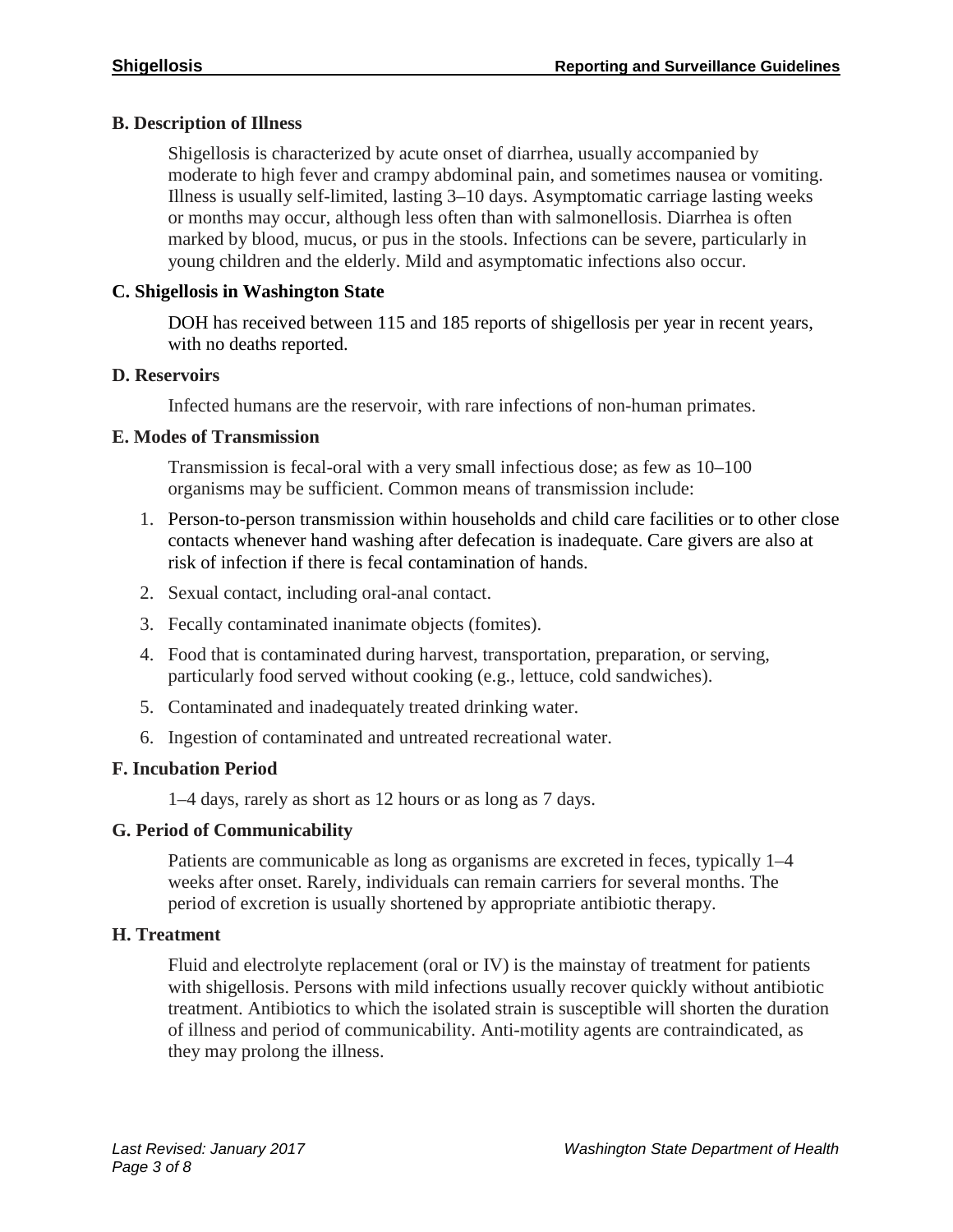# **3. CASE DEFINITIONS**

#### **A. Clinical Criteria for Diagnosis**

An illness of variable severity characterized by diarrhea, fever, nausea, cramps, and tenesmus. Asymptomatic infections may occur.

#### **B. Laboratory Criteria for Diagnosis**

- 1. Presumptive:
	- Culture-independent diagnostic testing
- 2. Confirmatory:
	- Isolation of *Shigella* from a clinical specimen

#### **C. Case Definition (2017)**

- 1. *Probable*: a case that meets the presumptive laboratory criteria for diagnosis; **OR** A clinically compatible case that is epidemiologically linked to a case that meets the supportive or confirmatory laboratory criteria for diagnosis.
- 2. *Confirmed*: a case that meets the confirmatory laboratory criteria for diagnosis.

Note: Both asymptomatic infections and infections at sites other than the gastrointestinal tract, if laboratory confirmed, should be reported. Extra-intestinal infections are rare however, and isolate identification from sources other than stool should be confirmed by a reference laboratory or Public Health Laboratories.

# **4. DIAGNOSIS AND LABORATORY SERVICES**

#### **A. Diagnosis**

The diagnosis is made by identification of *Shigella* in a clinical specimen, usually stool.

#### **B. Tests Available at Washington State Public Health Laboratories (PHL)**

Laboratories in Washington are required to submit *Shigella* isolates to PHL, which performs speciation, serotyping, and pulsed-field gel electrophoresis (PFGE) on all submitted isolates. Finding isolates with the same PFGE pattern may be consistent with but does not prove a common source, whereas isolates with unrelated PFGE patterns presumptively came from different sources.

In an outbreak or other special situation, PHL can culture stool for *Shigella* species. Contact Communicable Disease Epidemiology prior to submitting stool for culture.

Note that PHL require all clinical specimens have two patient identifiers, a name **and** a second identifier (e.g., date of birth) both on the specimen label and on the submission form. Due to laboratory accreditation standards, specimens will be rejected for testing if not properly identified. Also include specimen source and collection date.

#### **D. Specimen Collection**

For stool culture, use a sterile applicator swab to collect stool, insert the swab into Cary-Blair transport medium, push the cap on tightly, label the tube with two identifiers (e.g., name and date of birth), and mail immediately.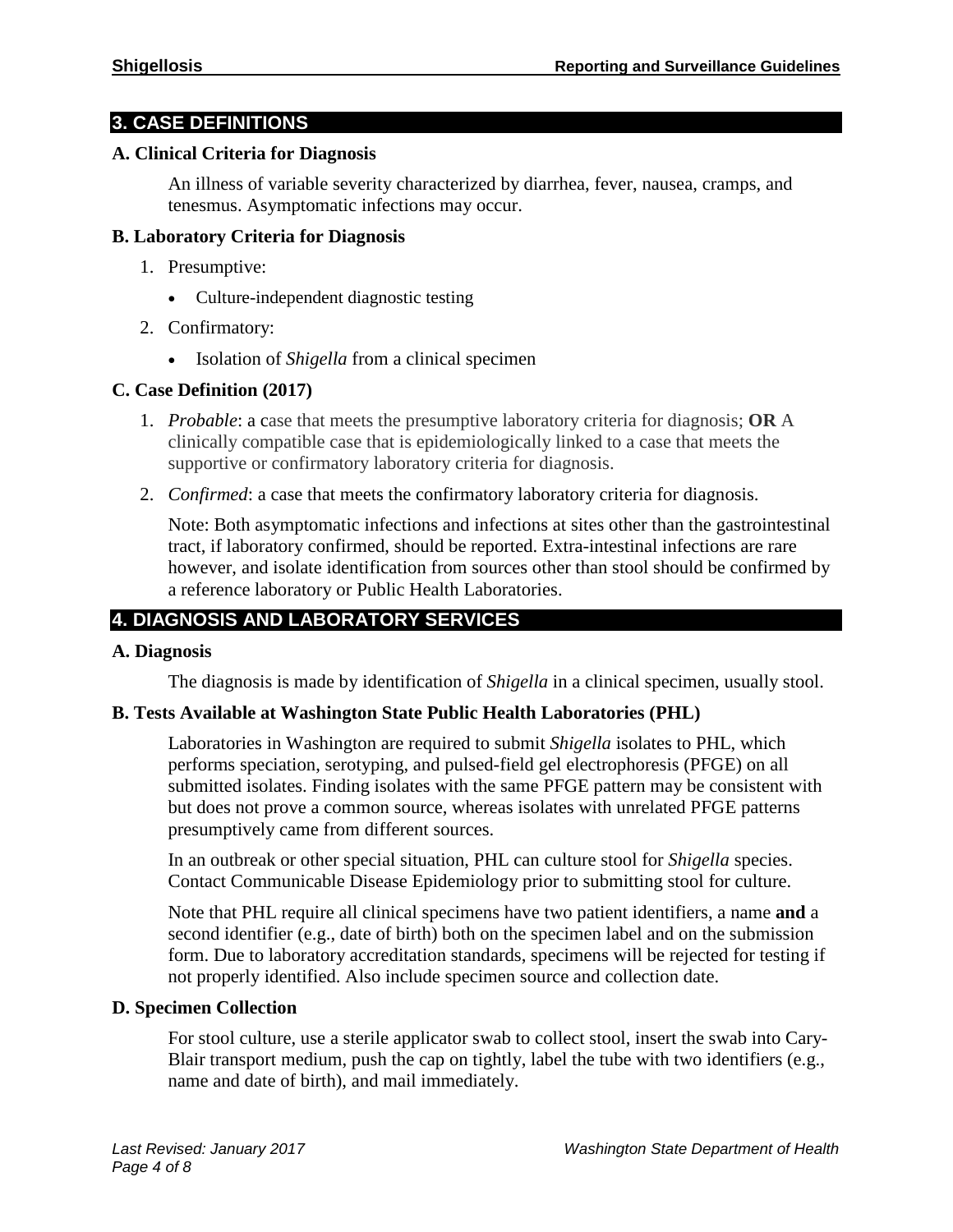Please enclose a completed PHL Microbiology form with all isolates and stool specimens: [https://www.doh.wa.gov/Portals/1/Documents/5230/302-013-Micro.pdf\)](https://www.doh.wa.gov/Portals/1/Documents/5230/302-013-Micro.pdf). Also see:<https://www.doh.wa.gov/Portals/1/Documents/5240/SCSI-Ent-ROShig-V1.pdf>

Instructions for handling food specimens can be found in the PHL Directory of Services: <https://www.doh.wa.gov/Portals/1/Documents/Pubs/301-016-PHLDirectoryServices.pdf>

# **5. ROUTINE CASE INVESTIGATION**

Case investigations should be performed for all confirmed cases, and for probable cases who work in sensitive occupations or attend child care. Investigations for other probable cases depend on availability of resources.

# **A. Manage the case**

- 1. Hospitalized patients should be treated using standard precautions. Contact precautions should be used for diapered or incontinent persons for the duration of the illness or to control institutional outbreaks.
- 2. Educate regarding effective hand washing, particularly after using the toilet, changing diapers, and before preparing or eating food. Meticulous hand washing is required to prevent transmission.
- 3. Children should not attend school as long as they have diarrhea.
- 4. Stool cultures to document that fecal shedding of the organism has stopped are not routinely indicated, except for the purpose of lifting work and child care restrictions. (see Section 6 – Managing Special Situations)

**Work or Child Care Restrictions:** Persons should not work as food handlers, child care or health care workers, or attend child care as long as they have diarrhea.

The Washington State Retail Food Code requires food employees to report *Shigella* infections to their employer and requires food establishments to restrict infected workers from areas where unwrapped food or beverages are prepared and sold (if serving general populations) or exclude from the establishment (if serving highly susceptible populations) until approved to be released by the local health authority [\(WAC 246-215-02250\)](https://app.leg.wa.gov/wac/default.aspx?cite=246-215-02250).

In general, such workers and children with shigellosis require two negative stool specimens before returning to work or child care. The stool specimens should be collected 24 hours apart and not sooner than 48 hours after the last dose of antibiotics, if antibiotics were given.

# **B. Identify Potential Sources of Infection**

Ask about possible exposures 1–7 days before onset of symptoms, including:

- 1. Contacts or household members with a diarrheal illness. Obtain the name, phone number or address, and clinical information of the ill person.
- 2. Attendance or employment at a child care facility by the case or a household member of the case. (If the case or a household member attends or works at a child care facility, see Section 6: Managing Special Situations).
- 3. Restaurant or other food service meals. Obtain the name of the restaurant, and date and location of the meal.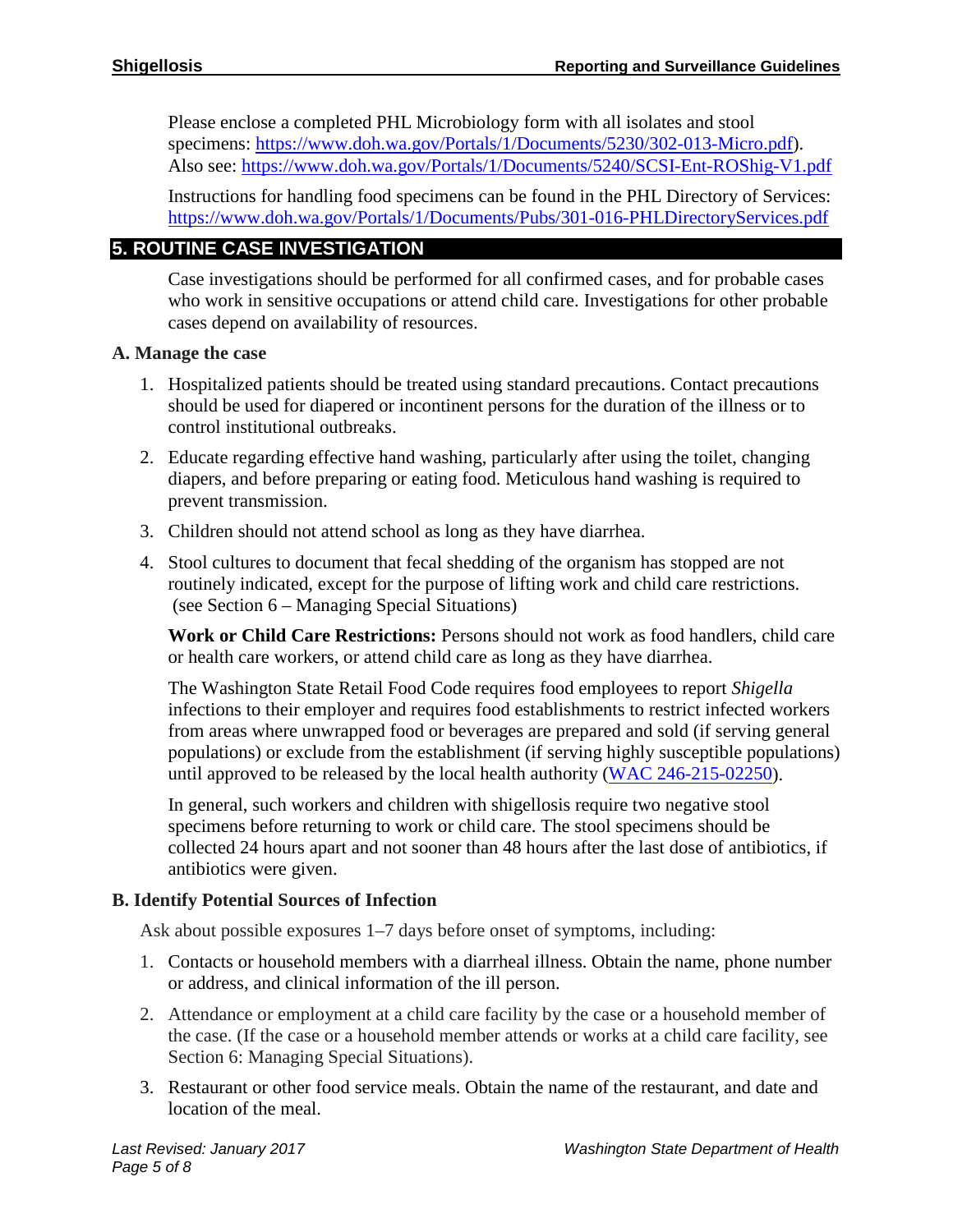- 4. Public gathering where food was consumed. Obtain the date, location, and event sponsor.
- 5. Recreational water exposure. Obtain the date and location of swimming, playing, or other exposure to lakes, streams, swimming pools, water parks or wading pools where water may have been swallowed.
- 6. Source(s) of drinking water as well as water from streams or lakes (either consumed purposefully or accidentally during work or sports activity), unless boiled or treated.
- 7. Travel outside Washington or the United States, or contact with others who have traveled outside the United States. Determine dates of travel.
- 8. Sexual contact involving potential oral-fecal exposure.

#### **C. Management of Contacts and Others Exposed**

1. Any household member or close contact meeting the probable case definition and who works in a sensitive occupation or attends child care should be reported and investigated in the same manner as a confirmed case. Investigations for other probable cases depend on availability of resources.

**Symptomatic contacts:** Symptomatic household members and other close contacts should seek medical attention from their regular providers as needed. Cultures are indicated if a symptomatic contact is a food handler, healthcare worker, child care worker, or child care attendee. (See Sections 5 A. and 6 for follow-up) Cultures are indicated if a symptomatic contact appears to be part of a common source outbreak.

**Asymptomatic contacts:** Testing an asymptomatic household member or other close contacts who works as a food handler, healthcare worker, child care worker, or attends child care should be considered.

- 2. Contacts should be educated about transmission routes, symptoms and effective hand washing, particularly after using the toilet, changing diapers, and before preparing or eating food.
- 3. If a suspected source of infection is identified and has the potential for transmitting infection to a defined population, advise those individuals on measures to avoid exposure (e.g., boil water or drink bottled water until private well is decontaminated).
- 4. Call Communicable Disease Epidemiology if you suspect a common-source outbreak.

# **D. Environmental Evaluation/Measures**

A sanitary inspection is indicated if a commercial food service facility, child care center, or public drinking water supply is suspected as the source of infection.

# **6. MANAGING SPECIAL SITUATIONS**

# **A. Case Attends or Works at a Child Care Facility**

- 1. Interview the operator and review written attendance records to identify other possible cases among staff or attendees during the previous month. (WAC [170-295-3030](https://app.leg.wa.gov/wac/default.aspx?cite=170-295-3030) specifies that the operator should keep a log of illnesses).
- 2. Review food handling, hand washing techniques, and diaper changing practices with the operator and staff.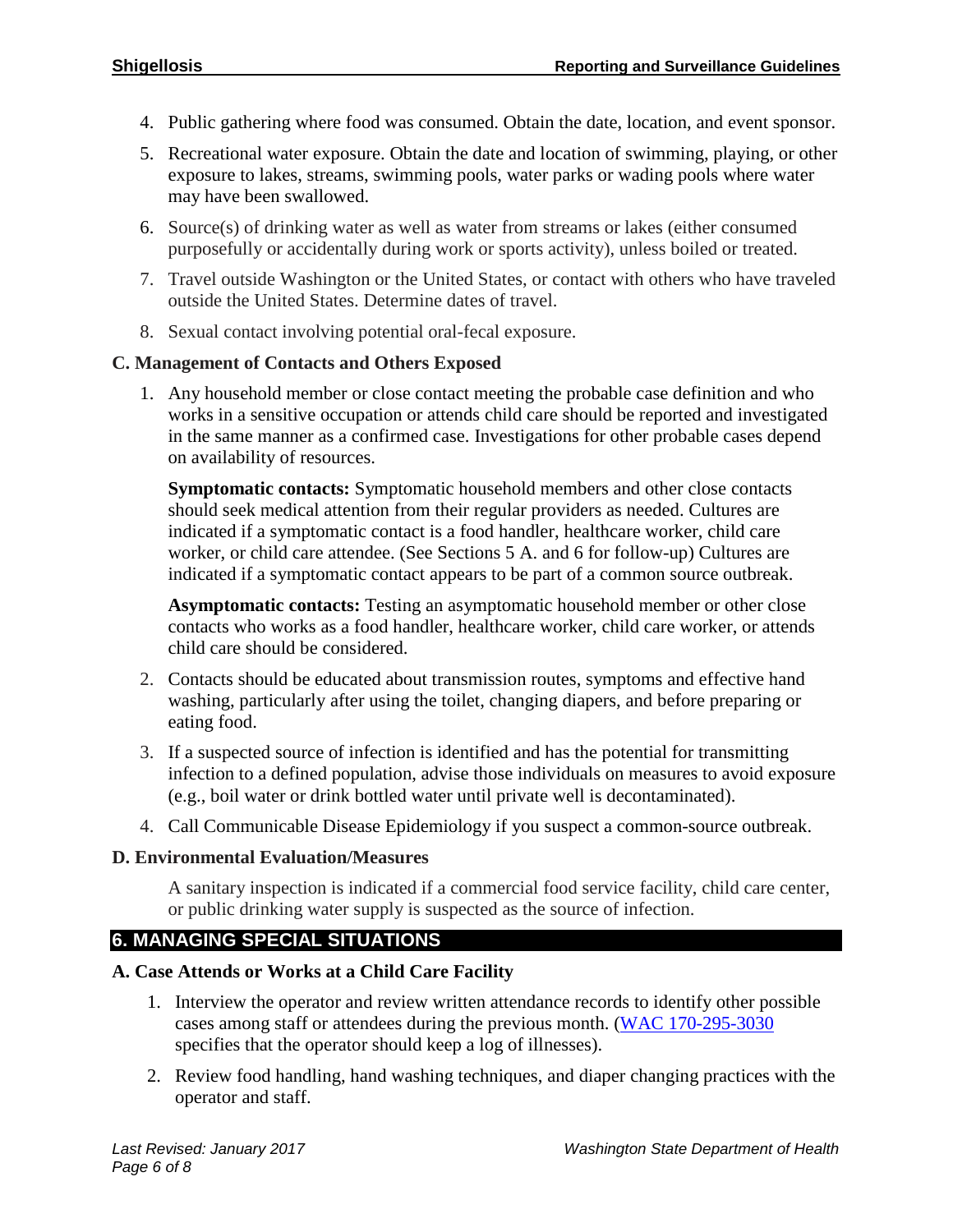- 3. If other cases are suspected, collect stool specimens from attendees and staff with a history of diarrheal illness in the past 2 weeks.
- 4. Exclude cases (including those who are asymptomatic) from child care facilities until they have two negative stool cultures collected at least 24 hours apart and at least 48 hours after discontinuation of antibiotics.
- 5. Parents of children in the same child care group as a case should be notified of the occurrence of shigellosis in the group. Day care operators are required to notify these parents that their child was exposed to a communicable disease through a letter or posted notification [\(WAC 170-295-3030\)](https://app.leg.wa.gov/wac/default.aspx?cite=170-295-3030). The local health jurisdiction may use this notification as an opportunity to ask parents about symptoms in their child and add the following elements to the notification:
	- Children should be monitored carefully for signs of illness such as diarrhea, abdominal pain, nausea, vomiting and fever.
	- The daycare operator or local health jurisdiction should be notified should symptoms occur.
	- A symptomatic child should not be brought to the daycare facility or placed in any other group of children.
	- Information on the illness and how transmission can be prevented.
- 6. If more than one case is suspected among attendees or workers inspect the facility.
- 7. Instruct the facility operator to call immediately if new cases of illness occur.
- 8. Follow-up with the child care center to ensure that surveillance and appropriate prevention measures are being carried out. Manage newly symptomatic children as outlined above.
- 9. Closure of the facility should be considered if it has been shown that transmission is occurring within the facility and if exclusion and sanitation controls are not adequate to stop ongoing transmission. Before closing a facility, assess the potential for spread to other day care settings in the community by dispersal of the children. Parents should be cautioned regarding placing their children in other child care groups.

# **B. Case Resides at a Health Care or Residential Care Facility**

Determine if there has been any unusual incidence of diarrheal illness within the past month. If so, investigate these reports to identify possible common-source outbreaks or any continuing sources of exposure. If indicated, conduct a sanitary inspection of the facility. The extent of further investigation depends on circumstances.

# **7. ROUTINE PREVENTION**

**A. Vaccine Recommendations:** None.

# **B. Prevention Recommendations**

- Stress proper hand hygiene, including attention to fingernails.
- Emphasize hand washing after diapering and proper diaper disposal in households and child care centers.